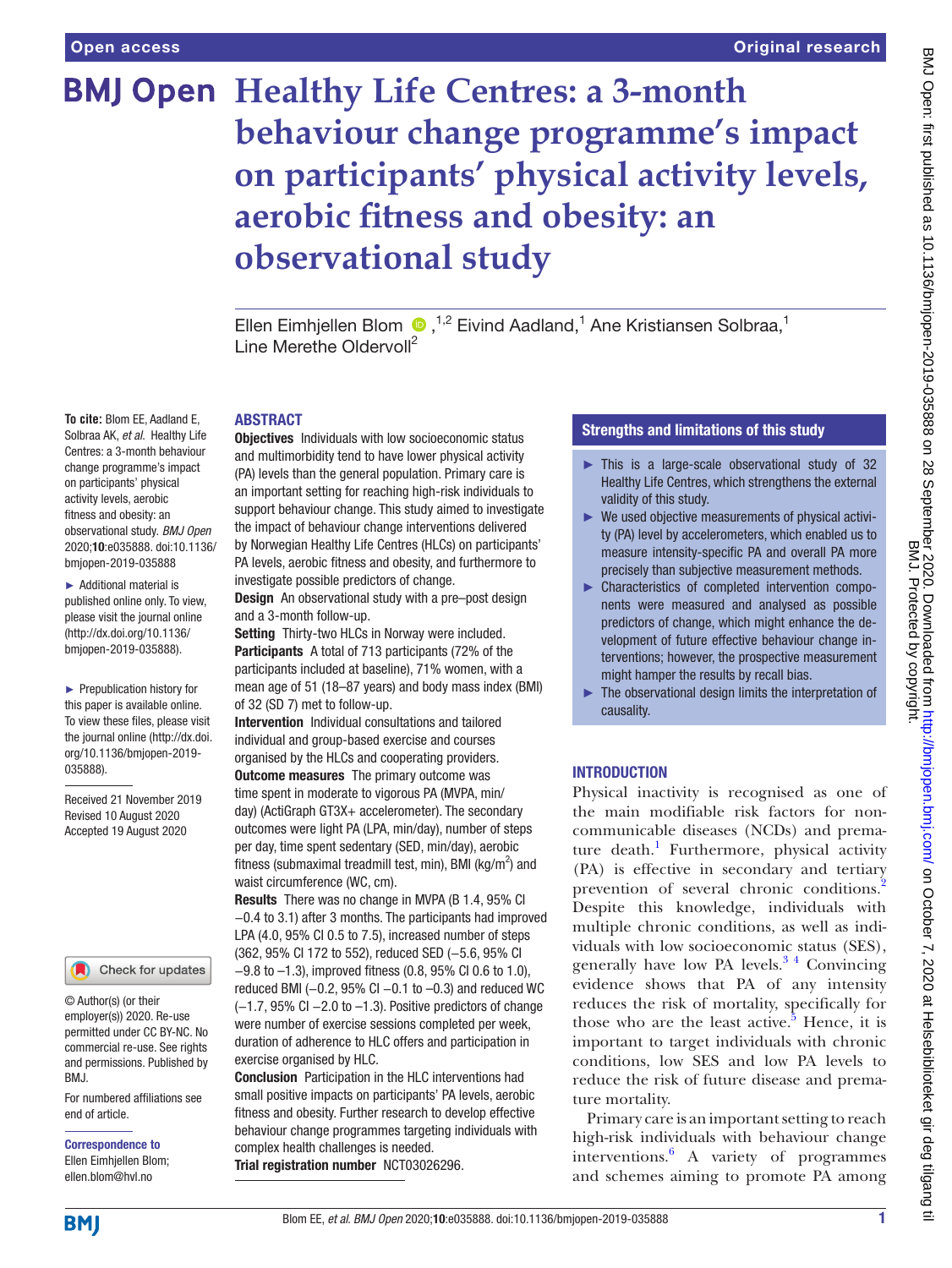individuals who are referred from general practitioners, or other health professionals, to a third-party provider of exercise interventions have been developed across countries.[7 8](#page-8-5) Exercise referral schemes (ERS) in the UK and PA on prescription (PAP) in Sweden are examples of such programmes.<sup>[7](#page-8-5)</sup> Previous systematic reviews show minor effects of 12-week ERS or similar programmes on self-reported PA levels.<sup>8–11</sup> However, subjective PA assessment is hampered by recall bias and social desirability bias and is thus prone to overestimation of PA levels.<sup>[12](#page-8-7)</sup> Furthermore, there is a heterogeneity in the components of the programmes, such as provider and duration of the follow-up, and reasons for referral and interventions are often poorly described.<sup>7-9</sup> This limits the interpretation of their effectiveness and development of future effective behaviour change programmes.

A Norwegian behaviour change programme comparable with ERS or PAP is the Healthy Life Centres (HLCs). HLCs are organised within primary care in 60% (266 out of 426) of the municipalities of Norway and provide support to diet change and smoking cessation in addition to PA promotion. However, HLCs differ in types of offers, staff competence and resources available according to local adoption and implementation.<sup>[13 14](#page-8-8)</sup> Furthermore, knowl-edge about the impact of the HLC model is sparse.<sup>[10](#page-8-9)</sup> In a recently published randomised controlled trial (RCT) including six HLCs, Samdal *et al* <sup>15</sup> found no overall effect on objectively measured PA level after a 6-month intervention. A few observational studies have investigated the HLC programme's impact on the participants' objectively measured health status and showed small improvements with regard to glycated haemoglobin and diabetes type 2 status<sup>16</sup> and aerobic fitness.<sup>17</sup> However, the external validity from these above-mentioned studies is limited due to small samples. Hence, there is a need for a large-scale study about the impact of the HLC model. Furthermore, studies using thorough descriptions of the programme are also needed to further develop effective behaviour change interventions targeting high-risk groups.

Therefore, we aimed to investigate a 3-month HLC programme's impact on objectively measured intensityspecific PA level and overall PA level, aerobic fitness, and obesity in a large sample of HLCs and participants. A secondary aim was to investigate possible predictors of change in these outcomes, including demographic factors and chronic health conditions, as well as intervention components.

#### **METHODS**

#### Study design, setting and participants

This study is an observational study with a pre–post design investigating the impact of a 3-month HLC programme in four different geographical regions of Norway. The Strengthening the Reporting of Observational Studies in Epidemiology cohort guidelines were used to guide the presentation of methods and results.[18](#page-8-13) To be included, the HLCs had to follow the guideline for implementation,

르

organisation and basic offers of HLCs, published by The Norwegian Directorate of Health.<sup>19</sup> Out of 60 HLCs established in the four regions, 46 were eligible for inclusion in the study and 32 agreed to participate. Individuals ≥18 years of age referred or who self-referred to one of the HLCs were invited to participate in the study in the period from August 2016 to January 2018. The only exclusion criterion was a previous enrolment in an HLC intervention during the last 6 months. All individuals provided written informed consent prior to participation. Additional information about the study protocol, including sample size calculations, has been described previously.<sup>[20](#page-8-15)</sup>

#### Patient and public involvement

User representatives and representatives from HLCs were included in the design of the study. The questionnaire and protocol of the aerobic fitness test were piloted and adapted according to feedback from participants. Continuous feedback throughout data collection was received from HLCs through email, telephone, social media groups and yearly meetings. User representatives were included in yearly meetings. The study's results will be communicated to the HLCs after publication.

#### Intervention

According to The Norwegian Directorate of Health's guidelines, the HLCs provide tailored support to change PA, diet and smoking behaviours consisting of individual consultations at the start and end of a 3-month follow-up period, as well as additional consultations if needed, and group-based courses and exercise throughout the period.<sup>19</sup> The interventions are based on the salutogenic theory by Antonovsky, $^{21}$  which emphasises the importance of strengthening individuals' resources and capacity to promote good health instead of focusing on illness, risks and diseases. A central concept of this theoretical framework is to promote a sense of coherence through elements such as autonomy and social support. Consultations and courses are primarily delivered with motivational interview (MI) as methodology. $22$  Important components of the consultations are to set personal goals and to make a tailored plan aiming to change one or several behaviours.

The HLCs included in this study offered group-based healthy eating courses ('Good food for better health') five times for 2hours, smoking cessation courses (6–10 meetings), group-based meetings covering themes like clothing when exercising, motivation and so on, and supervised exercise groups at least twice a week. The exercise was mainly outdoor-based cardiorespiratory fitness and strength training. Some HLCs offered high-intensive interval training, water gymnastics, spinning, yoga and walking groups. Depending on the tailored plan, participants had access to one or several of these offers during a 3-month intervention period, in addition to guidance to unsupervised exercise such as home-based training and outdoor walking, as well as a more active everyday lifestyle such as choosing active transportation, for example walking or biking instead of driving. Furthermore, the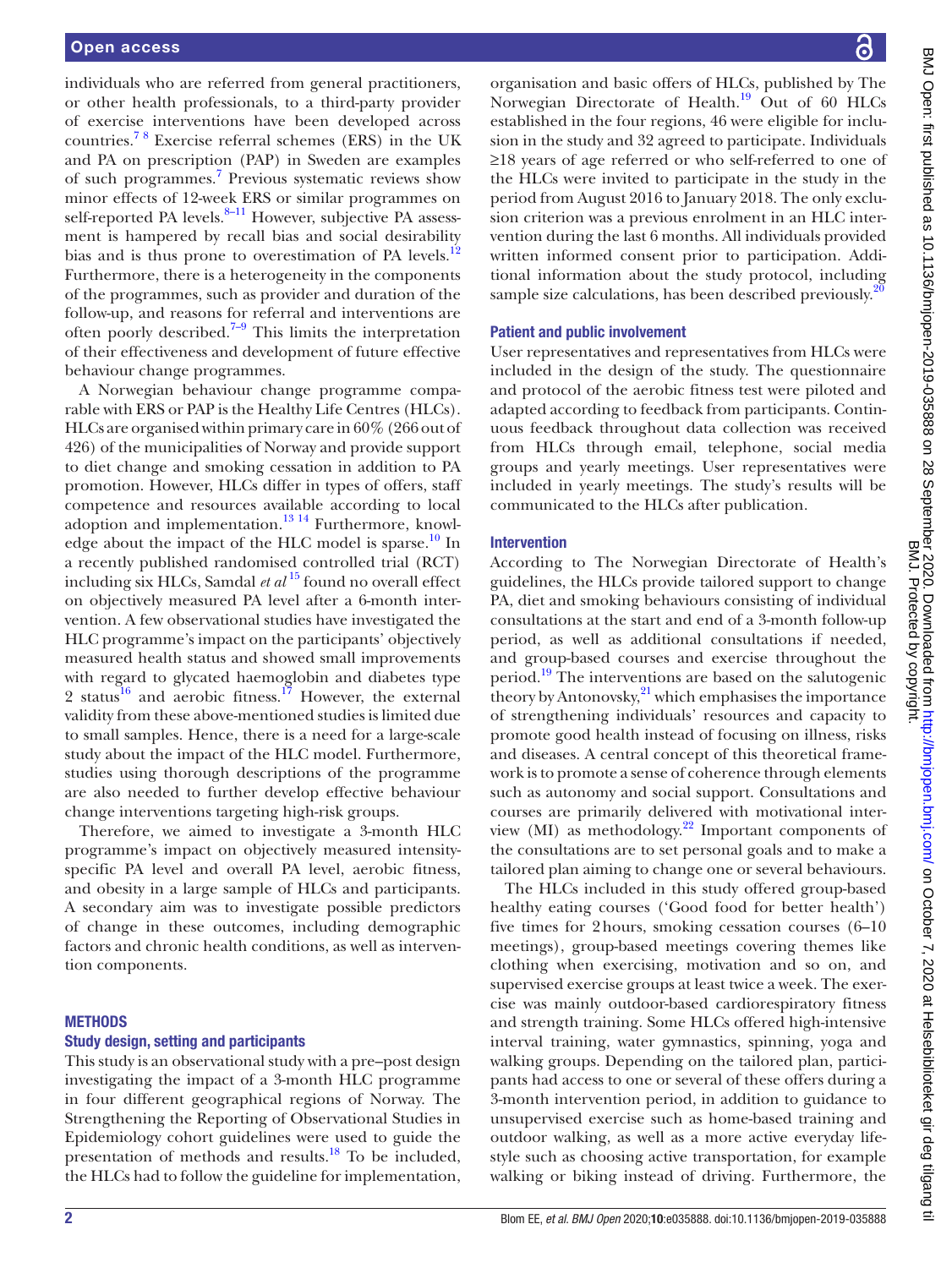16

HLCs were cooperating with additional local providers of exercise in which the participants could engage, including non-governmental organisations and fitness centres. HLC staff delivering the offers were mainly physiotherapists, or exercise and health professionals. Those who delivered consultations had at least a 6-hour course or more comprehensive education in MI. The HLC consultations were free of charge; however, courses and group offers had a cost of up to 500 Norwegian kroner ( $\approx 500$ ).

#### **Measurements**

Baseline measurements were undertaken at the first consultation—before the start of further intervention and follow-up measurements were performed after a 3-month intervention period.

#### Participant characteristics

Participant characteristics were assessed by self-reported questionnaires and interviews performed by HLC staff at baseline. Demographic and SES variables included age, gender and educational status (primary school max 10 years, high school max 13 years, college/university ≤3 years and college/university >3 years, dichotomised into lower (max high school) and higher (college/university)). Occupational status was reported as working, sick leave, disability pension, retiree, student and others, either full time or graded, with possibilities of reporting several statuses.

Chronic health conditions were reported (yes or no) as overweight/obese, hypertension, diabetes, cardiovascular disease, lung/respiratory disease and cancer (current or former), categorised into NCDs and risk factors for NCDs; mental problems and mental disease categorised into mental conditions; muscle/skeletal problems; others; and no condition, with possibilities of reporting several conditions. Chronic health conditions were calculated as the sum of conditions reported.

Risk-related behaviours were registered as smoking status (reported as never, former, sometimes, daily), dichotomised into not smoking and smoking. Meeting diet recommendations was reported as the frequency of eating fruits/berries and eating vegetables on a 7-point scale from 'never' to 'five or more times daily' and transformed into eating ≥5 fruits/vegetables per day. Meeting PA recommendation was measured by accelerometer as described in the following section.

#### PA level

PA level was assessed by ActiGraph GT3X+ accelerometer (ActiGraph, Pensacola, Florida, USA) over 7 consecutive days using a 10s epoch setting and a 30Hz sampling rate. Participants received the accelerometer by mail and were instructed to wear it in a belt around the waist (right side) all waking hours, except when showering or doing water activities. The accelerometer measures acceleration, which is reported as 'counts'. The number of counts per minute (cpm) over a given period provides information about the total activity level. Measurement of PA level by ActiGraph accelerometers has been found to correlate well with energy expenditure as estimated by the doubly labelled water technique, which could be considered a 'gold-standard' measurement method of free-living total energy expenditure.<sup>[23](#page-8-18)</sup> Recorded data were downloaded by the ActiLife software (ActiGraph) using a normal filtering option. Non-valid wear time was defined as 60min of consecutive zero counts, with an allowance of up to 2min periods of non-zero counts. Data were manually inspected to validate wear time resulting from variation in postal delivery. Criteria for a valid PA assessment were 600min of wear time per day and at least 4 valid days. Results are reported as overall PA level from the vertical axis (cpm), steps per day, sedentary time (SED, 0–99 cpm), light PA (LPA, 100–2019 cpm), moderate to vigorous PA (MVPA,  $\geq$ 2020 cpm) (primary outcome) and vigorous PA (VPA,  $\geq$ 5999cpm).<sup>24</sup> To measure adherence to current PA recommendations, which include PA of moderate and vigorous intensities accumulated over 10 continuous minutes, $25$  we also calculated time spent in 10min bouts of MVPA per day, with an allowance of 2min drop time. Meeting the current recommendations for PA was defined as having an average daily sum of 10min MVPA bouts that was  $\geq 21.4 \text{min/day}$ , corresponding to  $150 \text{min/s}$ week. $26$  The monitoring season was defined as winter (December–February), spring (March–May), summer (June–August) and autumn (September–November).

#### Aerobic fitness

Aerobic fitness was assessed by a standardised submaximal treadmill walking protocol, modified from the maximal Balke protocol $^{27}$  to suit participants with various chronic conditions. After a 1–7 min familiarisation on a flat treadmill, participants walked with a progressive increase in inclination every minute from 0% to 12% at 4km/hour. Thereafter, the speed increased by 0.5km/ hour until participants reached a perceived exertion of at least 17 (very hard) on the Borg  $6-20$  scale.<sup>[28](#page-8-23)</sup> At the end of the test, the perceived exertion and time to exhaustion were registered. Only individuals reaching Borg ≥17 at both pre- and post-test were included in the analysis. The test protocol was validated against a maximal Balke protocol with direct measurement of maximal oxygen consumption  $(VO_{2<sub>max</sub>})$  in a sample of 18 individuals with multiple chronic conditions and was found to perform well  $(R^2=0.78$ , standard error of the estimate=3.14 mL/ kg/min).

#### **Obesity**

Body mass index (BMI,  $\text{kg/m}^2$ ) was calculated from the measured height (in cm; Seca 206, Seca, Birmingham, UK) and body mass (in kg; unspecified digital scale). Waist circumference (WC) was measured with a measuring tape (in cm; Seca 201) at the midpoint between the lowest rib and the top of the iliac crest at least twice and until the results differed less than 1 cm. The mean of the two nearest measurements (cm) was used for analysis. Hip circumference was measured in a line over the trochanter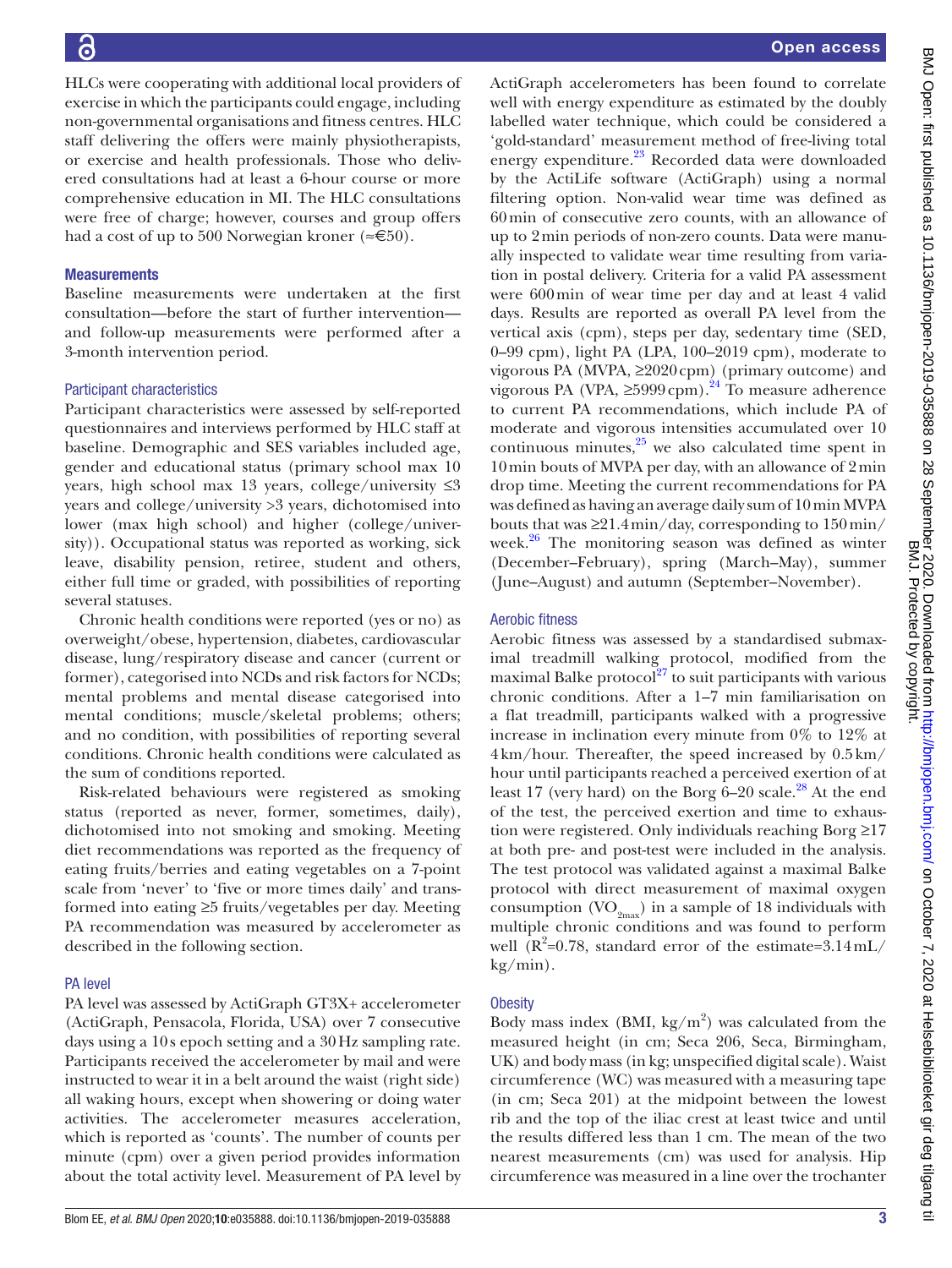majors bilaterally. Waist to hip ratio (W:H ratio) was calculated as WC  $\rm (cm)/hip$  circumference  $\rm (cm).^{29}$ 

#### Characteristics of intervention components

Intervention components were registered through interviews by HLC staff together with the participant. At baseline the primary reason for HLC participation (PA promotion, diet change or tobacco cessation), personal behaviour goal(s) set (yes/no), and tailored plan made (yes/no) were registered. Intervention components completed were registered retrospectively at the 3-month follow-up. The following components were reported: completion of personal goals and adherence to tailored plan (yes/partly/no); duration of adherence to HLC offers (number of weeks participated at one or several of the HLC offers); number of individual consultations; and participation in group-based courses ('Good food for better health', smoking cessation and/or theme-specific meetings). Type of exercise performed was reported as free text and categorised based on an estimation of energy expenditure according to the compendium of physical  $\arctivities^{30}$  as high-intensity interval training, cardiorespiratory exercise with unspecified intensity, low-intensity training (eg, yoga and stretching), walking, strength training, and water gymnastic or swimming. Frequency of exercise completed was registered as the mean number of training sessions per week within each exercise type. If less than one session per week was reported (eg, six exercise sessions over 12 weeks), this was calculated as 0.5 exercise sessions per week. Organiser of the exercise was registered as by HLC, other providers or unsupervised exercise.

# **Statistics**

Descriptive categorical data are presented as numbers (n) and frequencies (%). Continuous variables are presented using mean and SD if normally distributed, otherwise as median and IQR. Sensitivity analyses were performed using independent samples t-tests (continuous data), Mann-Whitney U test (ordinal data) and  $\chi^2$  test (dichotomous data) between the participants attending 3-month follow-up (completers) and those not attending follow-up (dropouts).

To analyse change over time we used a linear mixed model with the outcome of interest as the dependent variable and time as the independent variable (fixed effect), including random intercepts of subject and HLC. Models for PA were adjusted for wear time and season. Effects of time are presented as unstandardised regression coefficients (B), 95% CI and statistical significance (p values). Standardised effect sizes (Cohen's d) were calculated as mean difference over time/pooled SD. We also report intraclass coefficients for subjects and HLCs. Change in the proportion of participants who accumulated the recommended level of MVPA was analysed by McNemar's test.

To analyse predictors of change in MVPA, fitness and BMI, we performed linear mixed models fitting change

scores for each outcome as dependent variables and HLC as the clustering variable. Possible predictors were investigated in three different models as follows. Model 1: demographic and SES variables (including sex, age and educational level). Model 2: health-related variables (including chronic health conditions and BMI), and all variables from model 1 were included in model 2. Model 3: intervention components (including referred/selfreferred, duration of adherence at HLC offer(s), number of individual consultations, number of exercise sessions per week, organiser of the exercise (HLC/others/unsupervised exercise) and participation in theme-specific meetings), and all variables from model 1 and BMI from model 2 were included in model 3. All three models were adjusted for the baseline level of the outcome variable. The models for MVPA were additionally adjusted for change in wear time. Results are presented as unstandardised regression coefficient (B), 95%CI and p values.

We considered p values ≤0.05 as statistically significant. All statistical analyses were performed using IBM Statistics for Windows V.25.0.

# RESULTS

# Characteristics of participants and dropouts

A total of 1022 individuals (56% of eligible individuals) agreed to participate in the study. Among these, 25 did not complete any tests, leaving 997 individuals as the total baseline sample. Individuals completing the 3-month follow-up (*completers*) (n=713, 72%) were included in the descriptive analysis. [Figure](#page-4-0) 1 shows the flow of participants through the study.

The participants attending the 3-month follow-up were mainly women  $(71\%)$  with a mean (SD) age of 51 (15) years, ranging from 18 to 87 years. The mean BMI was 32 (7) kg/m<sup>2</sup> and 63% of the participants reported multimorbidity of two or more chronic conditions, while 10% reported having no diagnosis. Detailed information about participants' SES, health status and risk behaviours is reported in [table](#page-5-0) 1.

The participants lost to follow-up were younger (p<0.001), more likely to have disability pensions  $(p=0.014)$ , more likely to smoke  $(p=0.011)$ , more likely to have 'other chronic conditions' (p=0.014) and less likely to be retired  $(p<0.001)$  compared with the completers. Sex, educational level, source of referral, PA level, obesity status or aerobic fitness status at baseline did not differ significantly between completers and dropouts (p>0.158). Detailed information on participant characteristics for completers compared with dropouts is reported in [online](https://dx.doi.org/10.1136/bmjopen-2019-035888)  [supplemental table 1.](https://dx.doi.org/10.1136/bmjopen-2019-035888)

# Characteristics of intervention components performed and goal achievement

The most frequent primary reason for participating in the HLC programme was wanting to increase PA (92%), followed by changing diet (35%) and tobacco cessation (3%). At baseline, most participants had set specific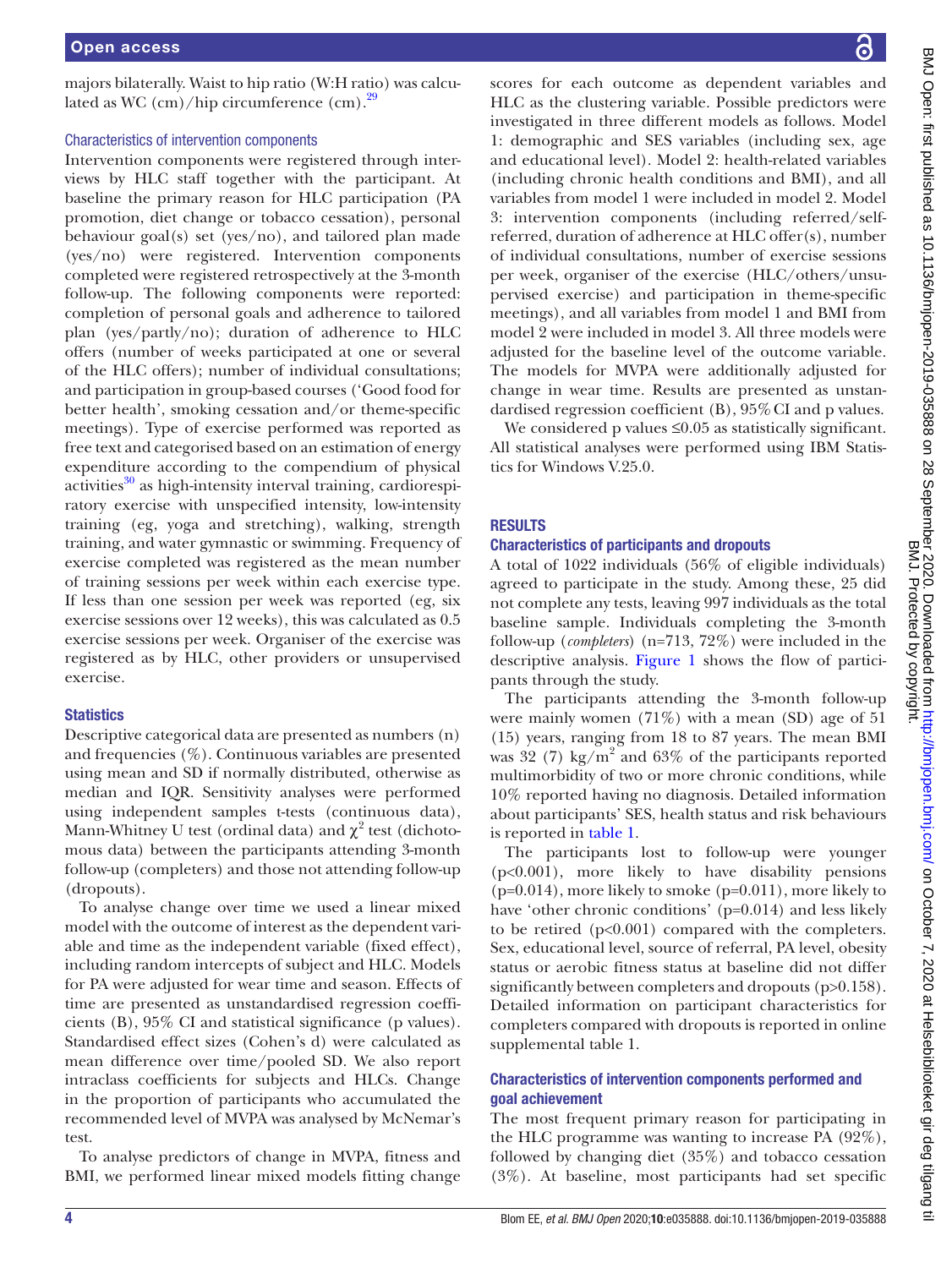

Figure 1 Flow chart of included participants and number of cases with valid assessments on each outcome. BMI, body mass index; PA, physical activity; WC, waist circumference; W:H ratio, waist to hip ratio.

personal behaviour goals (97%) and made a tailored plan for behaviour change (95%). At follow-up, 38% reported having achieved their goals, 42% had partly achieved their goals and 20% had not achieved their goals. Half of the participants  $(51\%)$  reported having followed their plan, 34% had partly followed their plan and 15% had not followed their plan. The median duration of active participation at one or several HLC offers was 12 weeks (IQR 4), and participants attended a median of 2 (IQR 1) individual consultations during the intervention period. The participants engaged in a median of 3 (IQR 3.5) exercise sessions per week, including exercise provided by the HLC (65%), other providers (17%) and unsupervised exercise activities (64%). Further details on exercise type and attendance in courses are presented in [table](#page-5-1) 2.

#### Three-month change in outcomes

Changes in PA, anthropometry and aerobic fitness over the 3-month intervention period are shown in [table](#page-6-0) 3. The participants had a small improvement of time spent in LPA corresponding to 28min/week and a small decrease in time spent sedentary corresponding to 42min/week. Furthermore, overall PA increased, while there was no significant change in MVPA, MVPA accumulated in 10min bouts or VPA. The frequency of participants meeting the recommended level of MVPA changed from  $16.4\%$  (95) at baseline to  $19.4\%$  (112) at follow-up (p=0.125). The effect sizes for significant changes in all PA variables were very small (d=0.03, d=0.01, d=0.09and d=0.13 for change in LPA, SED, cpm and steps, respectively). Aerobic fitness increased, while BMI, WC and W:H ratio decreased significantly. However, all effect sizes were small or very small (d=0.22, d=0.03, d=0.08 and d=0.08 for aerobic fitness, BMI, WC and W:H ratio, respectively).

#### Predictors of changes in MVPA, aerobic fitness and BMI

[Table](#page-7-0) 4 describes the predictors of change in MVPA concerning demographic factors, health-related factors

<span id="page-4-0"></span>and intervention components. Number of exercise sessions completed per week predicted improvement in time spent in MVPA per day. There were no other significant predictors of change in MVPA.

Higher BMI predicted less improvement in aerobic fitness, while number of exercise sessions per week and attendance in exercise groups organised by HLC predicted improvement in aerobic fitness. There were no other individual factors or intervention components that predicted change in aerobic fitness. For detailed information on predictors of change in aerobic fitness, see [online](https://dx.doi.org/10.1136/bmjopen-2019-035888)  [supplemental table 2.](https://dx.doi.org/10.1136/bmjopen-2019-035888)

Participants of older age had a greater reduction in BMI, while no other individual factors predicted change in BMI. The only intervention component predicting a reduction in BMI was the duration of adherence to HLC offers (number of weeks). [Online supplemental table 3](https://dx.doi.org/10.1136/bmjopen-2019-035888)  provides detailed description of possible predictors of change in BMI.

# **DISCUSSION**

We aimed to investigate the impact of a 3-month lifestyle intervention, implemented at Norwegian HLCs, on participants' objectively measured PA level, aerobic fitness and obesity. The results showed positive but small changes in LPA, overall PA level, aerobic fitness, BMI, WC and W:H ratio. There were no improvements in MVPA, VPA or 10min bouts of MVPA. Furthermore, we found that several intervention components predicted positive changes.

Our findings of small improvements in PA levels are in line with studies of similar international programmes and schemes (ERS, PAP and so on), which have found small to moderate positive effects on participants' PA levels after interventions of 3–6 months.<sup>79–11 31 32</sup> Despite our hypothesis that previous results from similar studies could have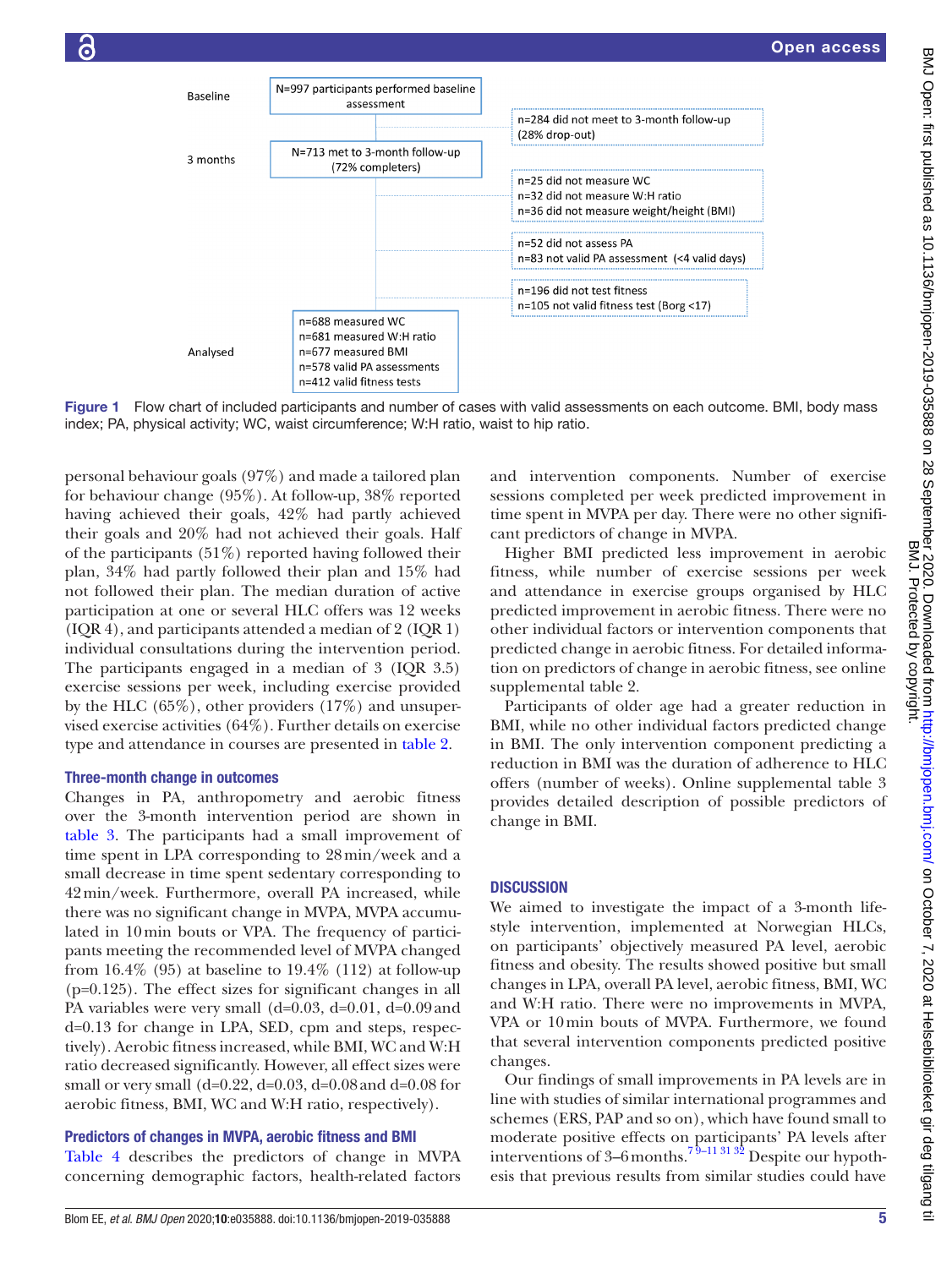<span id="page-5-0"></span>

| Table 1<br>Characteristics of the participants completing the<br>3-month follow-up (n=713) |            |  |  |  |  |  |
|--------------------------------------------------------------------------------------------|------------|--|--|--|--|--|
| <b>Variables</b>                                                                           | % (n)      |  |  |  |  |  |
| Socioeconomic status                                                                       |            |  |  |  |  |  |
| Educational level (n=704)                                                                  |            |  |  |  |  |  |
| Primary school, 0-10 years                                                                 | 18.9 (133) |  |  |  |  |  |
| High school, 11–13 years                                                                   | 48.0 (338) |  |  |  |  |  |
| College/university, ≤3 years                                                               | 19.6 (138) |  |  |  |  |  |
| College/university, >3 years                                                               | 13.5 (95)  |  |  |  |  |  |
| Occupational status*                                                                       |            |  |  |  |  |  |
| Disability pension, full or graded                                                         | 39.3 (280) |  |  |  |  |  |
| Working, full or graded                                                                    | 39.6 (282) |  |  |  |  |  |
| Sick leave, full or graded                                                                 | 17.0 (121) |  |  |  |  |  |
| Retired                                                                                    | 16.3 (116) |  |  |  |  |  |
| Student                                                                                    | 1.4 (10)   |  |  |  |  |  |
| Other†                                                                                     | 4.2(30)    |  |  |  |  |  |
| <b>Health status</b>                                                                       |            |  |  |  |  |  |
| Chronic conditions*                                                                        |            |  |  |  |  |  |
| No diagnosis                                                                               | 10.0 (70)  |  |  |  |  |  |
| NCDs and risk factors for NCD                                                              | 67.7 (477) |  |  |  |  |  |
| Muscle/skeletal                                                                            | 41.6 (291) |  |  |  |  |  |
| <b>Mental conditions</b>                                                                   | 28.0 (196) |  |  |  |  |  |
| Other‡                                                                                     | 14.3 (100) |  |  |  |  |  |
| Source of referral/self-referred (n=705)                                                   |            |  |  |  |  |  |
| Self-referred                                                                              | 17.4 (123) |  |  |  |  |  |
| General practitioner                                                                       | 54.0 (381) |  |  |  |  |  |
| Other health services                                                                      | 23.7 (167) |  |  |  |  |  |
| Norwegian labour and welfare administration                                                | 4.8 (34)   |  |  |  |  |  |
| Risk behaviours                                                                            |            |  |  |  |  |  |
| Smoking status (n=697)                                                                     |            |  |  |  |  |  |
| Not smoking                                                                                | 77.8 (542) |  |  |  |  |  |
| Smoking                                                                                    | 22.2 (155) |  |  |  |  |  |
| Meeting dietary guidelines (n=693)                                                         |            |  |  |  |  |  |
| (eating five fruits/vegetables per day)                                                    | 22.7 (157) |  |  |  |  |  |
| Meeting PA guidelines§ (n=655)                                                             |            |  |  |  |  |  |
| (≥150 min MVPA in 10 min bouts per week)                                                   | 15.9 (104) |  |  |  |  |  |

\*Possible to report more than one occupational status and chronic condition; some individuals have combinations. †Other occupational statuses include maternity leave, homemakers i.a

‡Other chronic conditions include fatigue, headache, hypothyroidism, rheumatic diseases, neurologic conditions, psoriasis, syndromes, hypercholesterolemia, allergy. §Individuals with ≥4 valid days of PA assessment at baseline. MVPA, moderateto vigorous PA; NCD, non-communicable disease; PA, physical activity.

been biased by imprecise measurements of PA, caused by subjective assessment methods, our objectively measured change in PA confirms the previous findings of small effects. A previous meta-analysis found an increase in subjectively measured PA of 6.8min of MVPA per week

<span id="page-5-1"></span>

| Table 2 Characteristics of intervention components<br>$(n=599-712)$ |            |  |  |  |  |  |
|---------------------------------------------------------------------|------------|--|--|--|--|--|
| <b>Intervention components</b>                                      | % (n)      |  |  |  |  |  |
| Exercise type performed at least once per week*                     |            |  |  |  |  |  |
| Strength training                                                   | 59.8 (360) |  |  |  |  |  |
| Walking                                                             | 47.2 (284) |  |  |  |  |  |
| Cardiorespiratory fitness (unspecified intensity)                   | 45.3 (273) |  |  |  |  |  |
| High-intensity interval training                                    | 23.0 (139) |  |  |  |  |  |
| Water gymnastics/swimming                                           | 13.1 (79)  |  |  |  |  |  |
| Low intensity (eg, yoga, stretching)                                | 8.7(52)    |  |  |  |  |  |
| No exercise                                                         | 4.3(26)    |  |  |  |  |  |
| Courses and theme meetings attended*                                |            |  |  |  |  |  |
| 25.8 (170)<br>Theme meetings                                        |            |  |  |  |  |  |
| 'Good food for better health-course'                                | 9.4(60)    |  |  |  |  |  |
| Tobacco cessation                                                   | 0.8(5)     |  |  |  |  |  |
| Attendance in exercise organised by*:                               |            |  |  |  |  |  |
| <b>HLC</b>                                                          | 65.3 (465) |  |  |  |  |  |
| Unsupervised exercise                                               | 63.9 (455) |  |  |  |  |  |
| Other cooperating providers†                                        | 16.7 (119) |  |  |  |  |  |
| *Possible to attend in more than one exercise type, course/         |            |  |  |  |  |  |

theme meeting and exercise organised by several providers/ unsupervised.

†For example, fitness centres and NGOs.

HLC, HealthyLife Centre; NGO, non-governmental organisation.

and 55.1min of total PA at 6–12 months of follow-up of ERS versus advice only.<sup>[9](#page-8-26)</sup> These findings correspond well to our findings of an increase of 9.8min of MVPA per week (1.4min/day for 7 days) and 37.8min of total PA per week (1.4min/day MVPA+4.0min/day LPA for 7 days) after 3 months of intervention. Furthermore, our findings are similar to the results from two previous RCTs using accelerometers to investigate the effect of the Swedish  $PAP^{33}$  $PAP^{33}$  $PAP^{33}$  and the Norwegian  $HLCs^{15}$  on time spent on MVPA. Both studies found a non-significant increase in MVPA time of 1 min after 3 months $^{33}$  and 1–3 min after 6 months.[15 33](#page-8-10) In line with our findings with an effect size of 0.22 in aerobic fitness, the Swedish PAP study found a significant increase in aerobic fitness after 3 and 6 months compared with controls.[33](#page-8-27) Previous studies on the impact of behaviour change interventions have mainly focused on PA of moderate and vigorous intensities.<sup>931</sup> Interestingly, recent research shows that the total volume of PA matters and even light-intensity PA might substantially reduce the risk of mortality.<sup>5</sup> Hence, the small increase in overall PA and LPA found in the current study might have benefits, as there are potentially great public health gains if the least physically active individuals manage to increase their PA level even with small amounts.<sup>[34](#page-8-28)</sup>

Previous studies of existing programmes and schemes aiming to improve PA (eg, ERS and PAP) vary extensively regarding types and content of interventions, such as duration of follow-up, frequency of exercise sessions, settings of delivery, type of offers delivered and characteristics of

 $\equiv$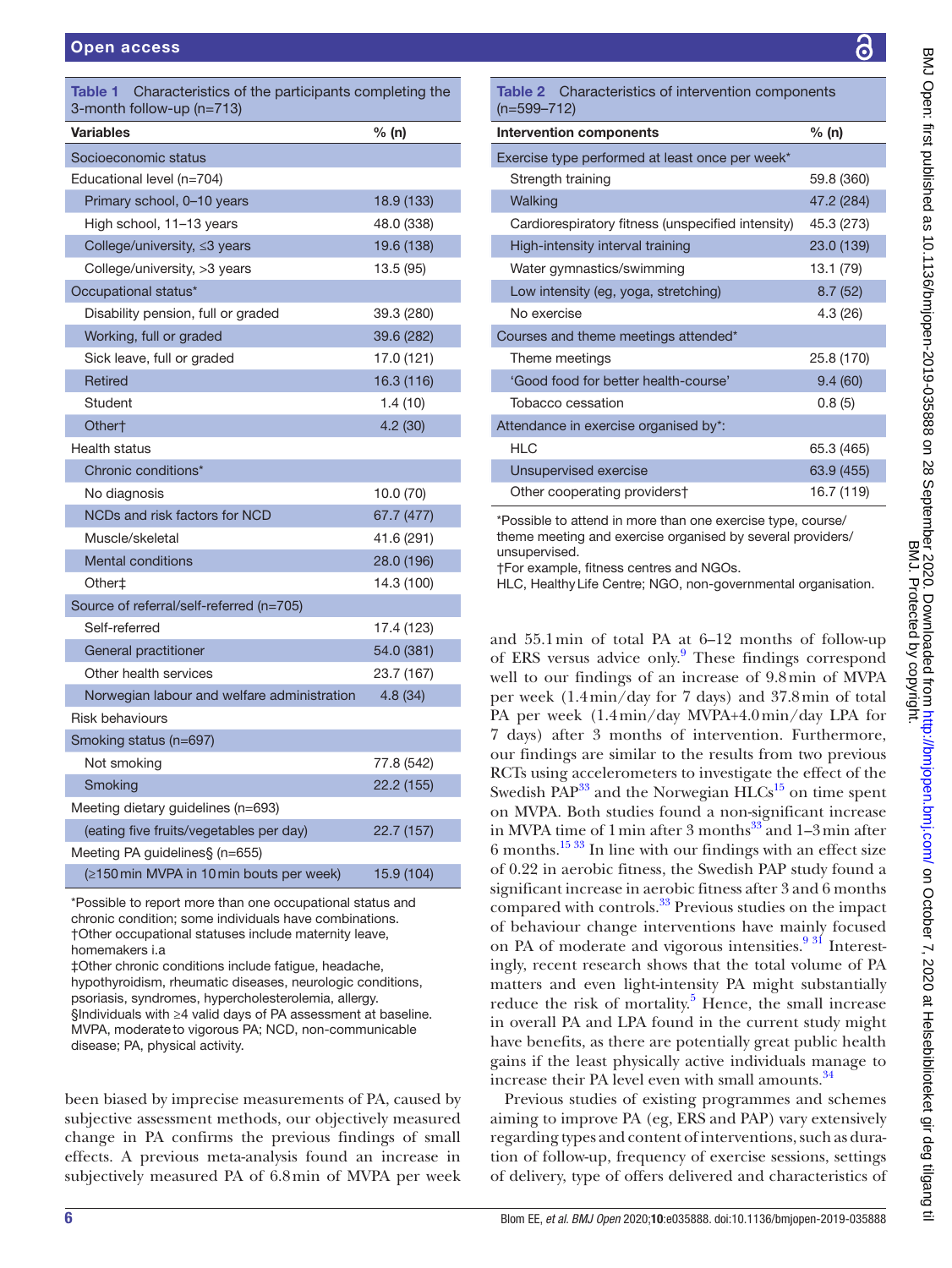<span id="page-6-0"></span>

| Changes in physical activity levels, fitness and obesity over the 3-month intervention period<br>Table 3 |     |                 |              |                                |         |                       |                |  |  |
|----------------------------------------------------------------------------------------------------------|-----|-----------------|--------------|--------------------------------|---------|-----------------------|----------------|--|--|
|                                                                                                          | n   | <b>Baseline</b> | Follow-up    | Mean (95% CI) change*          | P value | <b>ICC</b><br>subject | <b>ICC HLC</b> |  |  |
| Physical activity<br>levels                                                                              | 578 |                 |              |                                |         |                       |                |  |  |
| MVPA (min/day)                                                                                           |     | 35.4 (21.6)     | 37.3(23.3)   | 1.4 $(-0.4 \text{ to } 3.1)$   | 0.131   | 0.63                  | 0.02           |  |  |
| VPA (min/day)                                                                                            |     | 0.9(2.4)        | 1.0(2.2)     | $0.0$ (-0.2 to 0.2)            | 0.854   | 0.48                  | 0.00           |  |  |
| LPA (min/day)                                                                                            |     | 177.0 (51.6)    | 182.4 (54.9) | 4.0 (0.5 to 7.5)               | 0.025   | 0.65                  | 0.07           |  |  |
| SED (min/day)                                                                                            |     | 616.7 (72.4)    | 611.2 (79.3) | $-5.6$ ( $-9.8$ to $-1.3$ )    | 0.010   | 0.68                  | 0.05           |  |  |
| Overall PA (cpm)                                                                                         |     | 281 (116)       | 294 (126)    | 11 (1 to 20)                   | 0.023   | 0.67                  | 0.01           |  |  |
| Steps (number/day)                                                                                       |     | 6070 (2513)     | 6496 (2760)  | 362 (172 to 552)               | < 0.001 | 0.67                  | 0.02           |  |  |
| 10 min MVPA bouts<br>(min/day)                                                                           |     | 10.6(14.7)      | 11.5(14.4)   | $0.5$ (-0.9 to 1.8)            | 0.507   | 0.48                  | 0.03           |  |  |
| Fitness, TTE (min)                                                                                       | 412 | 12.3(2.9)       | 13.1(3.0)    | $0.8$ (0.6 to 1.0)             | < 0.001 | 0.59                  | 0.23           |  |  |
| Obesity                                                                                                  |     |                 |              |                                |         |                       |                |  |  |
| BMI ( $\text{kg/m}^2$ )                                                                                  | 677 | 32.3(6.7)       | 32.0(6.6)    | $-0.2$ ( $-0.1$ to $-0.3$ )    | < 0.001 | 0.94                  | 0.04           |  |  |
| WC (cm)                                                                                                  | 688 | 105.7(17.1)     | 104.0 (16.4) | $-1.7$ ( $-2.0$ to $-1.3$ )    | < 0.001 | 0.96                  | 0.04           |  |  |
| W:H ratio (cm)                                                                                           | 681 | 0.95(0.10)      | 0.94(0.10)   | $-0.01$ ( $-0.00$ to $-0.01$ ) | < 0.001 | 0.83                  | 0.08           |  |  |
|                                                                                                          |     |                 |              |                                |         |                       |                |  |  |

p values ≤0.05 are considered as statistically significant changes.

\*All estimates were adjusted for random intercepts of HLCs (setting) and subjects. Physical activity estimates were additionally adjusted for wear time and season.

BMI, body mass index; cpm, counts per minute; HLC, Healthy Life Centre; ICC, intraclass correlation coefficient; LPA, light PA; MVPA,

moderate to vigorous PA; PA, physical activity; SED, sedentary time; TTE, time to exhaustion; VPA, vigorous PA; WC, waist circumference; W:H, waist to hip ratio.

target groups.<sup>[7](#page-8-5)</sup> Thus, this study aimed to explore whether certain characteristics of the intervention components predicted improvements in the outcomes. We found that the frequency of exercise sessions completed was a positive predictor of MVPA and aerobic fitness. Furthermore, participation in exercise organised by HLC was a positive predictor of fitness, in contrast to participation in exercise organised by other providers or unsupervised exercise, which did not predict any change. Furthermore, a longer duration of adherence to HLC offers predicted reduction in BMI. Although these factors predicted small differences of change, our results are in line with previous findings of better effects of comprehensive schemes with longer duration. $32$  Furthermore, they confirm existing knowledge of the importance of enhancing exercise adherence in order to improve PA behaviour and other health outcomes.<sup>735</sup>

Previous reviews of the effect of ERS have pointed out the need for research on whether there are subgroups that benefit more from such programmes. $32$  In line with this recommendation, we investigated whether the impact differed between subgroups of participants. We found no differences between sex, educational level or specific chronic conditions, which are in contrast to a previous randomised study of change in HLC participants PA levels finding that low educational level predicted less improvement in MVPA.<sup>15</sup> The conflicting results could possibly be attributed to different sample sizes included, as the previous study only included 6 HLCs and 118 participants

in contrast to the current study including 32 HLCs and 997 participants.

The HLC population is heterogeneous and comprises individuals with low educational levels, a high proportion with multimorbidity, mental disorders and obesity, a high degree of unemployment, as well as substantially lower health-related quality of life compared with the general population. $36$  Previous qualitative studies have revealed that the HLC participants experience great psychological distress from earlier life experiences and many have complex health challenges. Furthermore, they are expressing low self-efficacy, and are seeking dignity and integrity. $\frac{37 \times 38}{100}$  As the HLC participants struggle with complex physical and emotional challenges, a 3-month intervention might be a too short time to expect large behaviour changes. A longer duration of the programme might be beneficial to improve their PA levels.<sup>8</sup> The HLCs offer possibilities to engage in several subsequent follow-up periods, $\frac{19}{19}$  and the impact of longer follow-up duration needs further investigation.

The strengths of the current study were the large number of participants (n=997) and HLCs (n=32) included, and the low dropout rate (28%), compared with similar observational studies.<sup>17 35</sup> Furthermore, the use of objective measurements of PA, in addition to fitness and anthropometry, extends previous research in this field. However, there are also several limitations. First, we had no control group, which limits our ability to draw conclusions about causality. Second, the follow-up was only 3months, and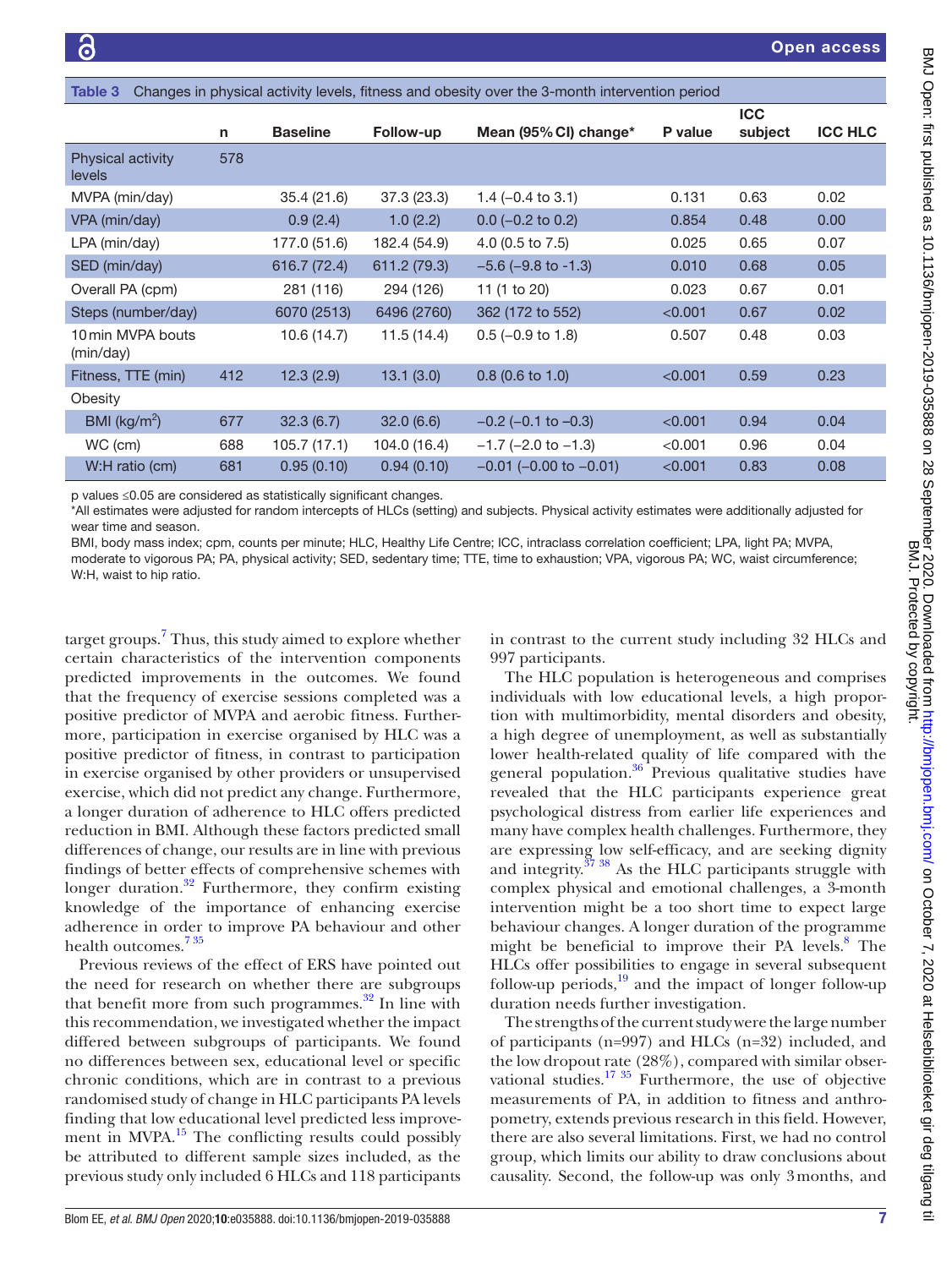Demographic factors

Health-related factors

components

(reference)

(reference)

offers (weeks)

consultations

group meetings

per week

<span id="page-7-0"></span>Table 4 Possible predictors of change in MVPA regarding demographic factors, health-related factors and intervention Model 1 Model 2 Model 3 B (95%CI) P value B (95%CI) P value B (95%CI) P value Sex, female vs male (reference) 0.79 (−2.37 to 3.95) 0.624 − 0.34 (−3.71 to 3.02) 0.842 −1.70 (−5.57 to 2.17) 0.388 Age (years) -0.05 (−0.15 to 0.06) 0.403 −0.03 (−0.15 to 0.09) 0.664 −0.09 (−0.24 to 0.05) 0.188 Educational level, low vs high 0.18 (−2.76 to 3.12) 0.906 0.75 (−2.27 to 3.76) 0.626 0.45 (−3.15 to 4.04) 0.807 Chronic health conditions No disease 2.16 (−3.24 to 7.56) 0.431 NCDs/hypertension/overweight −3.26 (−6.96 to 0.44) 0.084 Mental disorders 1.83 (−1.76 to 5.42) 0.318 Muscle/skeletal disorders −0.56 (−3.70 to 2.58) 0.728 Other diseases 0.42 (−3.52 to 4.35) 0.836 BMI −0.11 (−0.35 to 0.13) 0.351 −0.26 (−0.54 to 0.02) 0.068 Intervention components Self-referred vs referred −0.14 (−4.48 to 4.16) 0.948 Duration of adherence to HLC 0.15 (−0.31 to 0.61) 0.523 Number of individual −0.96 (−2.47 to 0.54) 0.210 Number of exercise sessions 1.27 (0.67 to 1.87) <0.001 Attended in exercise organised by: HLC 0.33 (−4.16 to 4.86) 0.879 Other cooperating providers  $-0.07$  (−4.81 to 4.67) 0.977 Unsupervised exercise 1.13 (−3.26 to 5.51) 0.614 Attended in theme-specific 1.38 (−3.10 to 5.85) 0.541

Predictors reported as regression coefficient (B) and 95% CI. All estimates were adjusted for MVPA at baseline, wear time change and season. p values ≤0.05 are considered as statistically significant changes.

BMI, body mass index; HLC, Healthy Life Centre; MVPA, moderate to vigorous physical activity; NCD, non-communicable diseases.

a longer follow-up time is needed to investigate possible long-term effects. Furthermore, the assessment of intervention components completed by each participant was retrospective, which might have hampered the results by recall bias.

In conclusion, we found that a 3-month lifestyle intervention at Norwegian HLCs led to small improvements in the participants' overall and light-intensity PA levels, aerobic fitness and obesity, and no improvements in MVPA levels. Further research is necessary to study whether there might be long-term effects of this intervention, or whether a longer intervention period might be needed to effectively change behaviour and health in this high-risk population. As the population attending these programmes is characterised by complex health challenges, future research should investigate psychosocial predictors of change, patient-reported outcomes like health-related quality of life, and furthermore which

intervention components are beneficial to improve PA and health among such high-risk groups.

#### Author affiliations

<sup>1</sup>Department of Sport, Food and Natural Sciences, Western Norway University of Applied Sciences, Faculty of Teacher Education and Sport, Sogndal, Vestland, **Norway** 

<sup>2</sup>Department of Public Health and Nursing, Norwegian University of Science and Technology, Faculty of Medicine and Health Sciences, Trondheim, Trøndelag, Norway

Acknowledgements We thank all individuals who participated in this study. We gratefully thank all HLC staff who collected the data for their enormous efforts and positive attitude. Furthermore, thanks to Guri Kaurstad Skrove for great contributions throughout the study, and Kyrre Svarva and the master's and bachelor's students for contributing to data assembly.

Contributors EEB, EA, AKS and LMO were involved in the conceptualisation, investigation, validation, data collection and interpretation of results. EEB and EA performed the formal analysis. LMO and EEB managed and coordinated the study. LMO was responsible for the study. EEB drafted the manuscript, and EEB, EA, AKS and LMO contributed to the review and editing.

록